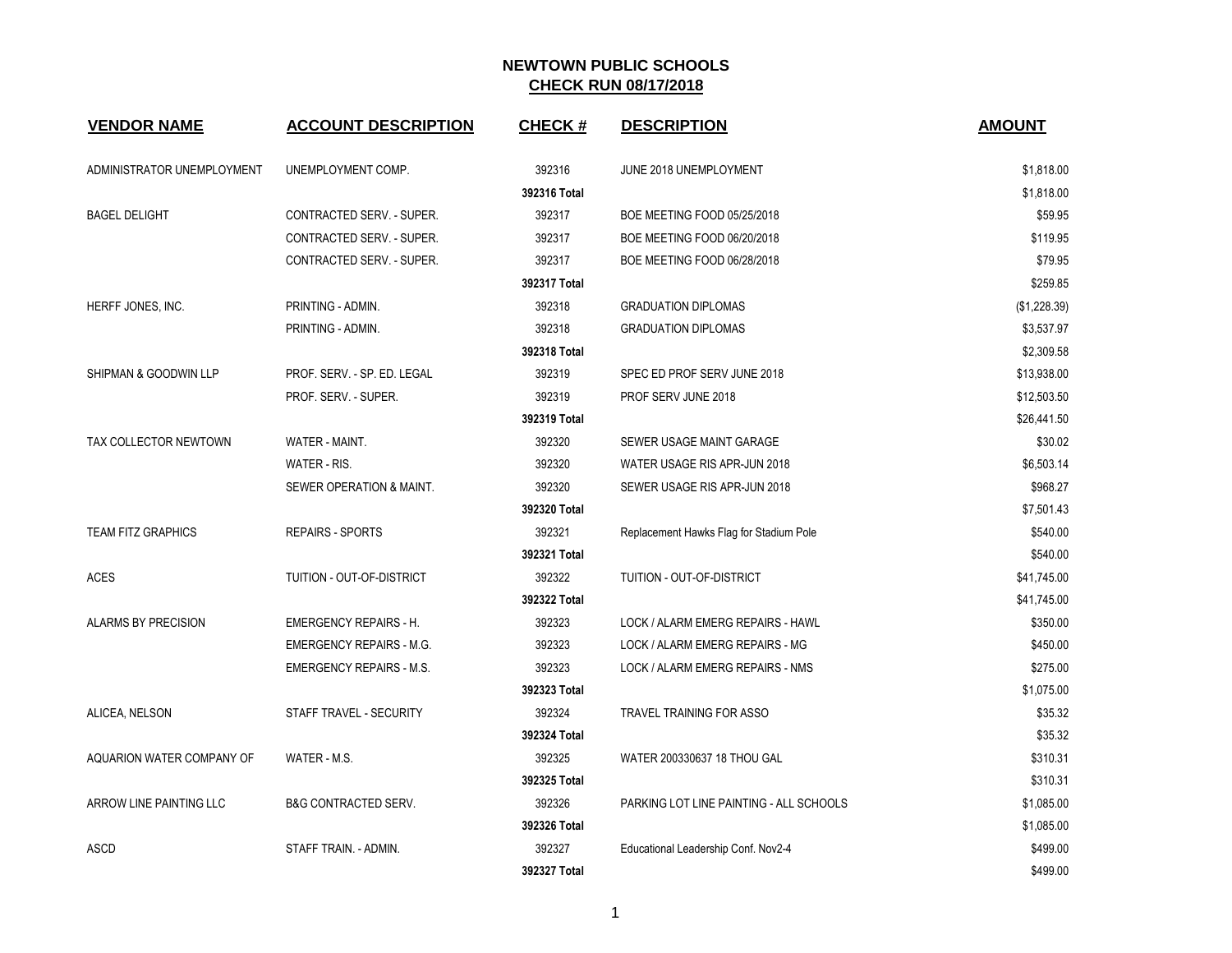| <b>VENDOR NAME</b>                   | <b>ACCOUNT DESCRIPTION</b>         | <b>CHECK#</b> | <b>DESCRIPTION</b>                                   | <b>AMOUNT</b> |
|--------------------------------------|------------------------------------|---------------|------------------------------------------------------|---------------|
| ASCOT EDUCATION LLC                  | TUITION - OUT-OF-DISTRICT          | 392328        | TUITION - OUT-OF-DISTRICT                            | \$7,015.00    |
|                                      |                                    | 392328 Total  |                                                      | \$7,015.00    |
| <b>ATOMIC</b>                        | MEMBERSHIPS - CLASSROOM            | 392329        | Annual Membership                                    | \$25.00       |
|                                      |                                    | 392329 Total  |                                                      | \$25.00       |
| <b>BAGEL DELIGHT</b>                 | CONTRACTED SERV. - SUPER.          | 392330        | BOE MEETING FOOD 08/02/2018                          | \$169.95      |
|                                      | CONTRACTED SERV. - SUPER.          | 392330        | BOE MEETING FOOD LUNCH 08/02/18                      | \$149.95      |
|                                      |                                    | 392330 Total  |                                                      | \$319.90      |
| <b>BOYS &amp; GIRLS VILLAGE INC.</b> | TUITION - OUT-OF-DISTRICT          | 392331        | TUITION - OUT-OF-DISTRICT                            | \$6,500.00    |
|                                      |                                    | 392331 Total  |                                                      | \$6,500.00    |
| CANDELA CONTROLS INC.                | <b>REPAIRS - MUSIC</b>             | 392332        | LENS TUBES FOR H/S AUDITORIUM PHASE II               | \$3,090.00    |
|                                      |                                    | 392332 Total  |                                                      | \$3,090.00    |
| CARLINO, JOSEPH                      | STAFF TRAVEL - SECURITY            | 392333        | <b>TRAVEL TRAINING FOR ASSO</b>                      | \$35.32       |
|                                      |                                    | 392333 Total  |                                                      | \$35.32       |
| CAROLINA BIOLOGICAL                  | INSTR. SUPPLIES - CLASSROOM        | 392334        | Seeds, Rye, Grass, Cat. # 972834, 4th Grade          | \$4.98        |
|                                      | INSTR. SUPPLIES - CLASSROOM        | 392334        | Seeds, Mustard, Cat. #972838, 4th Grade              | \$5.55        |
|                                      | INSTR. SUPPLIES - CLASSROOM        | 392334        | Aquarium Gravel, 5 lb. bag, Cat. #971156             | \$11.25       |
|                                      | <b>INSTR. SUPPLIES - CLASSROOM</b> | 392334        | Potting Soil, Cat. # 159705, 4th Grade               | \$21.38       |
|                                      | INSTR. SUPPLIES - CLASSROOM        | 392334        | Screen, fiberglass, 4 x 4, pack of 22, Cat. # 972831 | \$14.10       |
|                                      | INSTR. SUPPLIES - CLASSROOM        | 392334        | Shipping and Handling charges                        | \$18.38       |
|                                      |                                    | 392334 Total  |                                                      | \$75.64       |
| CES                                  | TUITION - OUT-OF-DISTRICT          | 392335        | TUITION - OUT-OF-DISTRICT                            | \$35,739.00   |
|                                      | TUITION - OUT-OF-DISTRICT          | 392335        | TUITION - OUT-OF-DISTRICT                            | \$41,576.00   |
|                                      |                                    | 392335 Total  |                                                      | \$77,315.00   |
| <b>CHARTER COMMUNICATION</b>         | INSTR. SUPPLIES - TECH ED.         | 392336        | <b>DIGITAL RECEIVER</b>                              | \$7.37        |
|                                      |                                    | 392336 Total  |                                                      | \$7.37        |
| <b>CONN STATE LIBRARY</b>            | CONTRACTED SERV. - LIBRARY         | 392337        | 10 Basic OCLC CATexpress catalog records             | \$15.14       |
|                                      |                                    | 392337 Total  |                                                      | \$15.14       |
| CONNECTICUT PEST ELIMINAT            | <b>B&amp;G CONTRACTED SERV.</b>    | 392338        | MONTHLY PEST CONTROL - ALL SCHOOLS (2018/19)         | \$900.00      |
|                                      |                                    | 392338 Total  |                                                      | \$900.00      |
| CONNECTICUT SCIENCE CENTE            | STAFF TRAIN. - STAFF DEVELOP.      | 392339        | The Practice of Ngss 6-12 7/23-7/25                  | \$11,010.00   |
|                                      |                                    | 392339 Total  |                                                      | \$11,010.00   |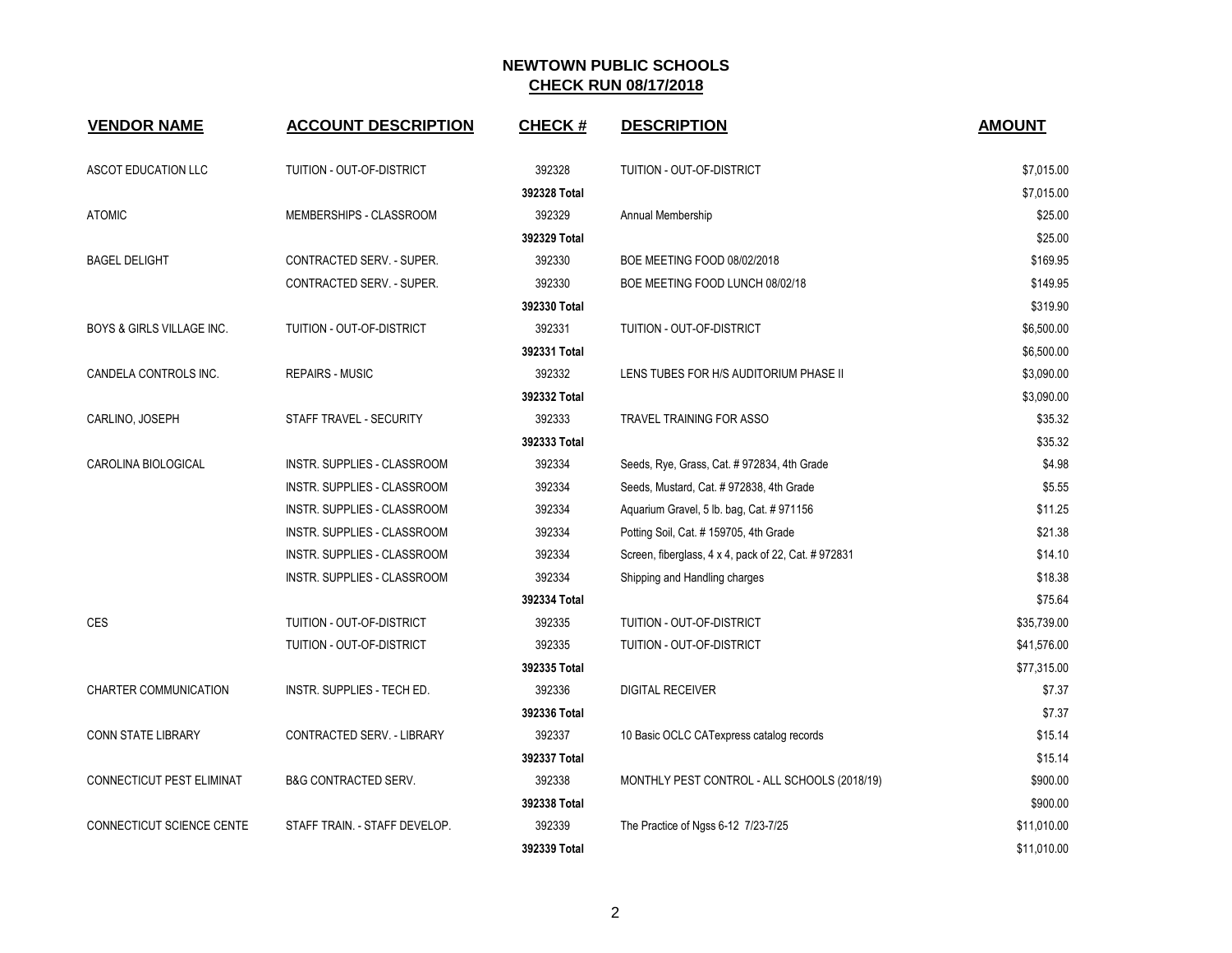| <b>VENDOR NAME</b>               | <b>ACCOUNT DESCRIPTION</b>      | <b>CHECK#</b> | <b>DESCRIPTION</b>                                                   | <b>AMOUNT</b> |
|----------------------------------|---------------------------------|---------------|----------------------------------------------------------------------|---------------|
|                                  |                                 |               |                                                                      |               |
| CPI (CRISIS PREVENTION IN        | MEMBERSHIPS - PUPIL SERV.       | 392340        | <b>CPI ANNUAL RENEWAL</b>                                            | \$150.00      |
|                                  |                                 | 392340 Total  |                                                                      | \$150.00      |
| <b>CREC</b>                      | CONTRACTED SERV. - SP/HEAR.     | 392341        | SUMMER SERVICES ASSISTIVE TECHNOLOGY                                 | \$107.00      |
|                                  | CONTRACTED SERV. - SP/HEAR.     | 392341        | SUMMER SERVICES ASSISTIVE TECHNOLOGY                                 | \$107.00      |
|                                  | CONTRACTED SERV. - SP/HEAR.     | 392341        | SUMMER SERVICES ASSISTIVE TECHNOLOGY                                 | \$107.00      |
|                                  |                                 | 392341 Total  |                                                                      | \$321.00      |
| <b>CROWN TROPHY</b>              | OFF. SUPPLIES - ADMIN.          | 392342        | To update and replace school plaques.                                | \$66.00       |
|                                  |                                 | 392342 Total  |                                                                      | \$66.00       |
| <b>CUTTING EDGE HOME SERVICE</b> | <b>B&amp;G CONTRACTED SERV.</b> | 392343        | GRASS CUTTING SVC - RIS 2018-2019                                    | \$190.00      |
|                                  |                                 | 392343 Total  |                                                                      | \$190.00      |
| DAVIES, SHANNON                  | INSTR. SUPPLIES - CLASSROOM     | 392344        | <b>CLASSROOM SUPPLIES</b>                                            | \$100.00      |
|                                  |                                 | 392344 Total  |                                                                      | \$100.00      |
| DELVECCHIO, MICHAEL              | STAFF TRAVEL - SECURITY         | 392345        | TRAVEL TRAINING FOR ASSO                                             | \$35.32       |
|                                  |                                 | 392345 Total  |                                                                      | \$35.32       |
| DEVINE, PAUL                     | STAFF TRAVEL - B & G ADMIN.     | 392346        | TRAVEL JULY 2018                                                     | \$125.62      |
|                                  |                                 | 392346 Total  |                                                                      | \$125.62      |
| <b>DISCOVERY EDUCATION</b>       | CONTRACTED SERV. - LIBRARY      | 392347        | Registration for Discovery Education Streaming K-8 License           | \$1,600.00    |
|                                  |                                 | 392347 Total  |                                                                      | \$1,600.00    |
| EVERSOURCE (ELEC-BOE)            | ELECTRICITY - M.S.              | 392348        | ELEC 51352546030 1366.50 KWH                                         | \$377.18      |
|                                  |                                 | 392348 Total  |                                                                      | \$377.18      |
| EVERSOURCE (GAS-BOE)             | PROPANE & NATURAL GAS - HAW.    | 392349        | GAS 57890556004 220.00 CCF                                           | \$859.34      |
|                                  | PROPANE & NATURAL GAS - S.H.    | 392349        | GAS 57914087044 1,370. CCF                                           | \$2,149.17    |
|                                  | PROPANE & NATURAL GAS - M.G.    | 392349        | GAS 54511457020, 270, CCF                                            | \$1,337.78    |
|                                  | PROPANE & NATURAL GAS - RIS.    | 392349        | GAS 57410220032 3,570. CCF                                           | \$3,986.95    |
|                                  | PROPANE & NATURAL GAS - M.S.    | 392349        | GAS 57201350022 717.90 CCF                                           | \$1,716.34    |
|                                  | PROPANE & NATURAL GAS - H.S.    | 392349        | GAS 57445161052 3,550. CCF                                           | \$7,618.70    |
|                                  |                                 | 392349 Total  |                                                                      | \$17,668.28   |
| FOLLETT SCHOOL SOLUTIONS         | CONTRACTED SERV. - LIBRARY      | 392350        | Hawley 0600113 - 48206P - \$892.50, 67058P                           | \$1,292.00    |
|                                  | CONTRACTED SERV. - LIBRARY      | 392350        | Sandy Hook -0600117-48206P -\$892.50, 67058P                         | \$1,292.00    |
|                                  | CONTRACTED SERV. - CLASSRM      | 392350        | Sandy Hook, Lang Arts 0601745 - 48206P                               | \$1,183.31    |
|                                  | CONTRACTED SERV. - LIBRARY      | 392350        | Middle Gate 0600114 - 48206P -\$892.50, 67058P                       | \$1,292.00    |
|                                  | CONTRACTED SERV. - LIBRARY      | 392350        | Head Omeadow 0600908 - 48206P - \$892.50, 67058P - \$150.00 - 67055P | \$1,292.00    |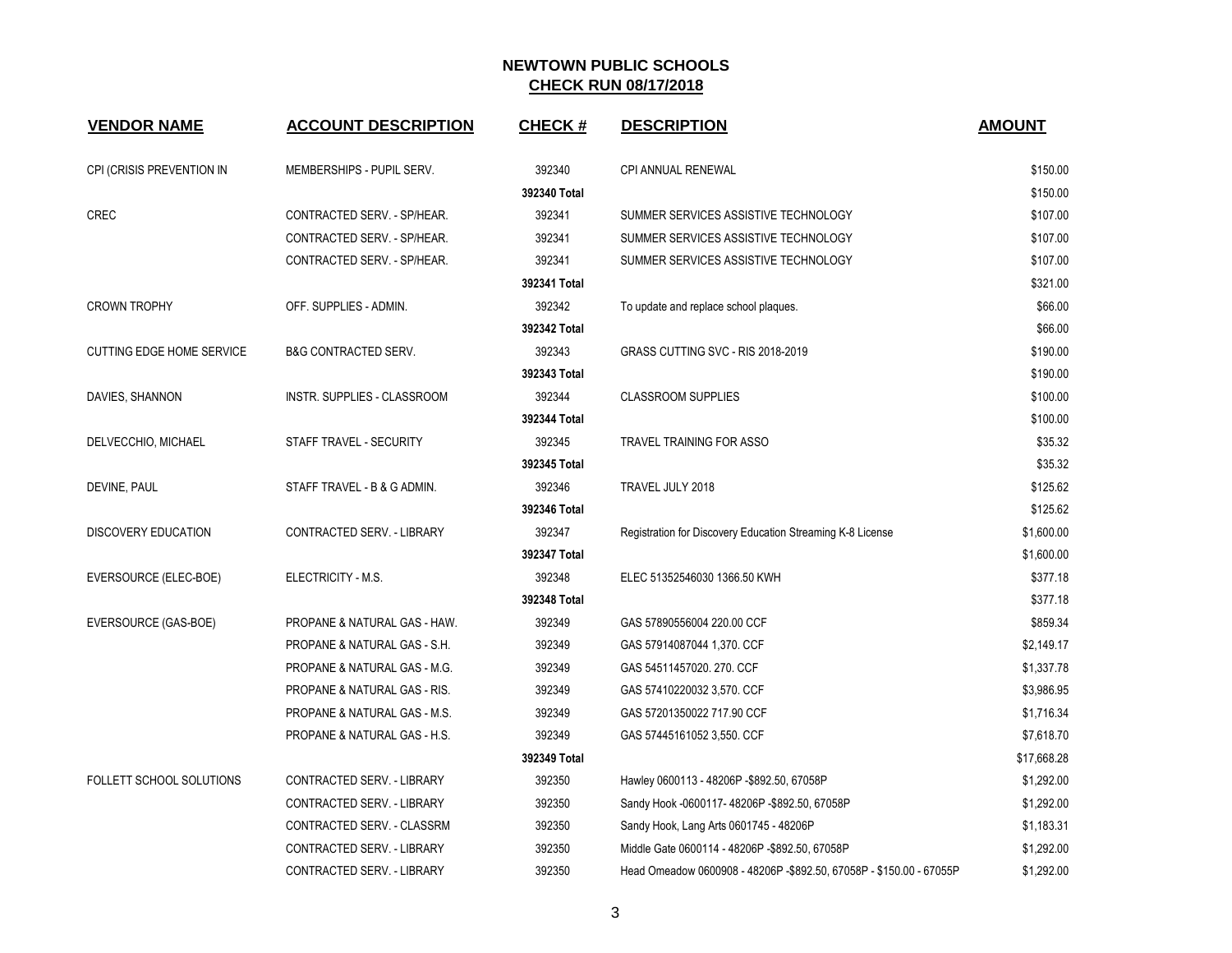| <b>VENDOR NAME</b>             | <b>ACCOUNT DESCRIPTION</b>          | <b>CHECK#</b> | <b>DESCRIPTION</b>                                                        | <b>AMOUNT</b> |
|--------------------------------|-------------------------------------|---------------|---------------------------------------------------------------------------|---------------|
| FOLLETT SCHOOL SOLUTIONS       | CONTRACTED SERV. - LIBRARY          | 392350        | <b>Billionasium Integration</b>                                           | \$249.00      |
|                                | CONTRACTED SERV. - LIBRARY          | 392350        | Reed Inter 0601469 - 48206P \$892.50, 67051P                              | \$1,480.05    |
|                                | CONTRACTED SERV. - LIBRARY          | 392350        | Newtown Mdl 0600116 - 48206P \$892.50, \$67051P                           | \$1,480.05    |
|                                | CONTRACTED SERV. - LIBRARY          | 392350        | Newtown High Sch 0600115 - 48206P \$892.50, 49302P \$786.45, 67058P       | \$2,078.45    |
|                                |                                     | 392350 Total  |                                                                           | \$11,638.86   |
|                                | TEXTBOOKS - WORLD LANG.             | 392351        | World Language books for French and Spanish classes per attached quote. F | \$2,580.25    |
|                                | <b>TEXTBOOKS - WORLD LANG.</b>      | 392351        | World Language books for French and Spanish classes per attached quote. F | \$2,612.25    |
|                                |                                     | 392351 Total  |                                                                           | \$5,192.50    |
| <b>FRONTIER</b>                | <b>TELEPHONE &amp; CABLE</b>        | 392352        | TELEPHONE SERV 2018/19                                                    | \$833.51      |
|                                |                                     | 392352 Total  |                                                                           | \$833.51      |
| <b>FRONTIER</b>                | <b>TELEPHONE &amp; CABLE</b>        | 392353        | TELEPHONE SERV 2018/19                                                    | \$581.23      |
|                                |                                     | 392353 Total  |                                                                           | \$581.23      |
| <b>FRONTIER</b>                | <b>TELEPHONE &amp; CABLE</b>        | 392354        | TELEPHONE SERV 2018/19                                                    | \$1,985.74    |
|                                |                                     | 392354 Total  |                                                                           | \$1,985.74    |
| <b>FRONTIER</b>                | <b>TELEPHONE &amp; CABLE</b>        | 392355        | TELEPHONE SERV 2018/19                                                    | \$67.47       |
|                                |                                     | 392355 Total  |                                                                           | \$67.47       |
| <b>GLOBE EQUIPMENT COMPANY</b> | <b>REPAIRS - LIFE MAN./CULINARY</b> | 392356        | REACH IN DUAL TEMP CABINET REFRIGERATOR                                   | \$4,619.56    |
|                                | <b>REPAIRS - LIFE MAN./CULINARY</b> | 392356        | <b>SHIPPING</b>                                                           | \$125.00      |
|                                |                                     | 392356 Total  |                                                                           | \$4,744.56    |
| <b>GRAINGER</b>                | <b>B&amp;G SUPPLIES - MAINT.</b>    | 392357        | DRAIN CLEANER - MAINT SUPPLIES                                            | \$103.74      |
|                                | <b>B&amp;G SUPPLIES - MAINT.</b>    | 392357        | ELECTRIC PRESSURE WASHER - MAINT SUPPLIES                                 | \$252.97      |
|                                |                                     | 392357 Total  |                                                                           | \$356.71      |
| IN THE NEWS                    | INSTR. SUPPLIES - CLASSROOM         | 392358        | US BEST HIGH SCHOOL PLAQUE                                                | \$177.00      |
|                                |                                     | 392358 Total  |                                                                           | \$177.00      |
| <b>INFOBASE PUBLISHING</b>     | CONTRACTED SERV. - LIBRARY          | 392359        | Renewal for 2018-2019 school year. No shipping.                           | \$7,705.77    |
|                                |                                     | 392359 Total  |                                                                           | \$7,705.77    |
| <b>INSECT LORE</b>             | INSTR. SUPPLIES - CLASSROOM         | 392360        | Butterfly Garden with voucher, Item                                       | \$99.96       |
|                                | INSTR. SUPPLIES - CLASSROOM         | 392360        | Ladybug Larvae Refill, Item # 2385,                                       | \$65.97       |
|                                | <b>INSTR. SUPPLIES - CLASSROOM</b>  | 392360        | Shipping and Handling charges                                             | \$19.95       |
|                                |                                     | 392360 Total  |                                                                           | \$185.88      |
| JOHNSON, CARL D.               | STAFF TRAVEL - SECURITY             | 392361        | <b>TRAVEL TRAINING FOR ASSO</b>                                           | \$35.32       |
|                                |                                     | 392361 Total  |                                                                           | \$35.32       |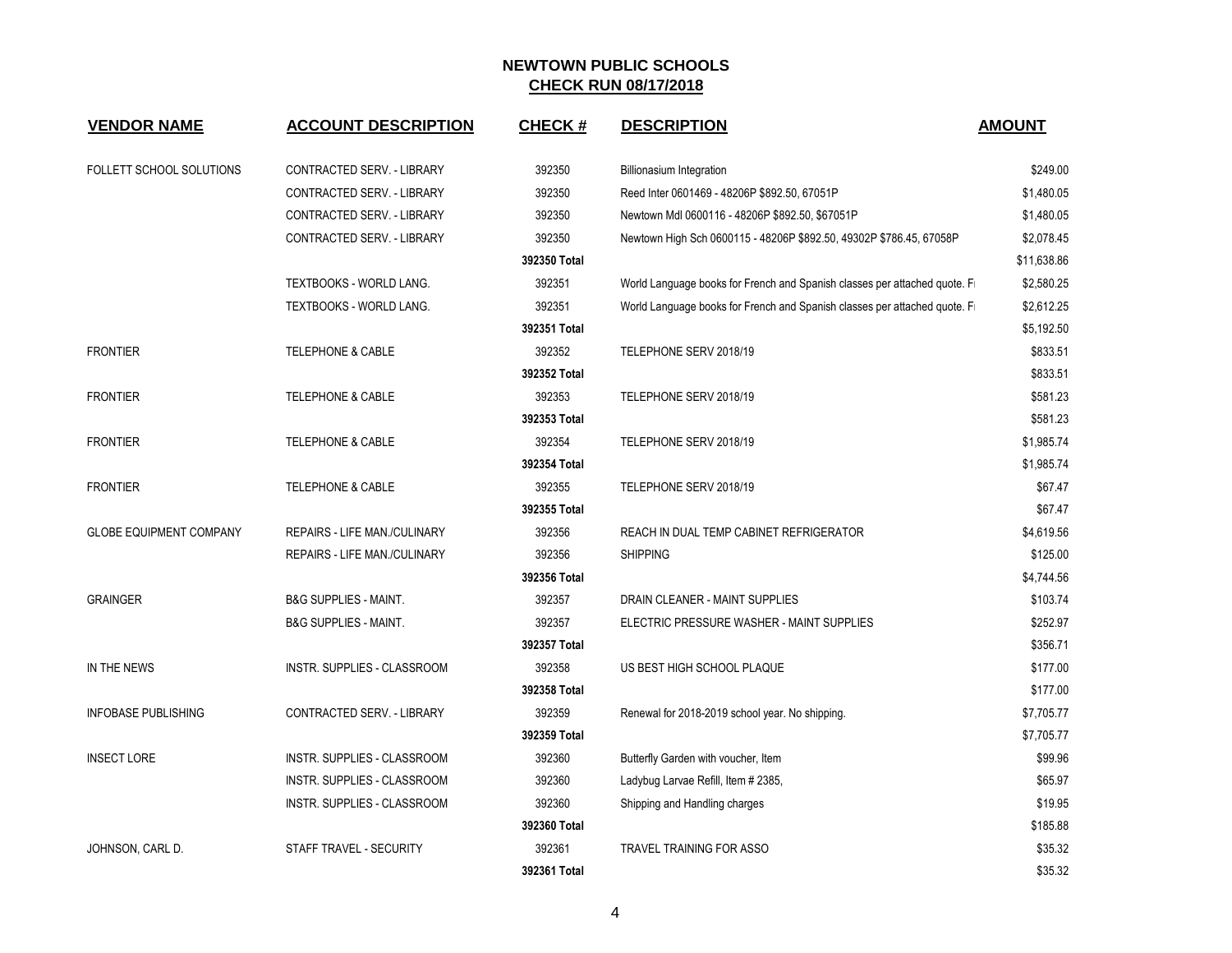| <b>VENDOR NAME</b>    | <b>ACCOUNT DESCRIPTION</b>         | <b>CHECK#</b> | <b>DESCRIPTION</b>                                 | <b>AMOUNT</b> |
|-----------------------|------------------------------------|---------------|----------------------------------------------------|---------------|
| KIM, STEPHANIE        | INSTR. SUPPLIES - CLASSROOM        | 392362        | <b>CLASSROOM SUPPLIES</b>                          | \$44.85       |
|                       |                                    | 392362 Total  |                                                    | \$44.85       |
| KINSLEY POWER SYSTEMS | <b>EMERGENCY REPAIRS - HOM.</b>    | 392363        | REPLACE OIL/FILTER DUE TO POWER OUTAGE             | \$954.36      |
|                       |                                    | 392363 Total  |                                                    | \$954.36      |
| <b>KURTZ BROS</b>     | <b>INSTR. SUPPLIES - ART</b>       | 392364        | Instructional supplies Art Free ship               | \$124.60      |
|                       |                                    | 392364 Total  |                                                    | \$124.60      |
| LAKESHORE LEARNING M  | INSTR. SUPPLIES - CLASSROOM        | 392365        | See attached, math/science supplies                | \$207.90      |
|                       | INSTR. SUPPLIES - CLASSROOM        | 392365        | shipping                                           | \$31.19       |
|                       |                                    | 392365 Total  |                                                    | \$239.09      |
| LAWSON PRODUCTS INC.  | <b>B&amp;G SUPPLIES - MAINT.</b>   | 392366        | SCREWS, DRILL BITS, HEX NUTS, BATTERIES            | \$737.81      |
|                       |                                    | 392366 Total  |                                                    | \$737.81      |
| MARKER BOARD PEOPLE,  | INSTR. SUPPLIES - CLASSROOM        | 392367        | Dry Erase Boards, 8 1/2 x 11inches, 30-pack        | \$138.00      |
|                       | INSTR. SUPPLIES - CLASSROOM        | 392367        | Case of 150 Deluxe Tip, Student, Dry Erase Markers | \$300.00      |
|                       | INSTR. SUPPLIES - CLASSROOM        | 392367        | Student Erasers, 30-pack, Cat. #ER, NO S/H         | \$132.30      |
|                       | INSTR. SUPPLIES - CLASSROOM        | 392367        | Supplies, dry erase markers, student erasers       | \$1,939.00    |
|                       | INSTR. SUPPLIES - CLASSROOM        | 392367        | Shipping                                           | \$230.00      |
|                       |                                    | 392367 Total  |                                                    | \$2,739.30    |
| MASON W.B. INC.       | OFF. SUPPLIES - BUS. SERV.         | 392368        | <b>SUPPLIES 2018/19</b>                            | \$35.93       |
|                       | OFF. SUPPLIES - BUS. SERV.         | 392368        | WATER 2018/19                                      | \$24.95       |
|                       | OFF. SUPPLIES - BUS. SERV.         | 392368        | COFFEE 20081/19                                    | \$34.47       |
|                       | INSTR. SUPPLIES - CLASSROOM        | 392368        | Classroom supplies as needed                       | \$338.00      |
|                       | INSTR. SUPPLIES - CLASSROOM        | 392368        | Invisible Permanent Mending Tape                   | \$118.00      |
|                       | <b>INSTR. SUPPLIES - CLASSROOM</b> | 392368        | White Facial Tissue, 2-ply, pop-up box, 125 sheets | \$399.95      |
|                       | INSTR. SUPPLIES - CLASSROOM        | 392368        | Advanced Instant Hand Sanitizer w/Aloe,            | \$349.95      |
|                       | INSTR. SUPPLIES - SP. ED. PREK-8   | 392368        | SUPPLIES PAL PROGRAM                               | \$43.39       |
|                       | INSTR. SUPPLIES - SP. ED. PREK-8   | 392368        | REPLACEMENT SUPPLIES FOR SHS                       | \$270.53      |
|                       | INSTR. SUPPLIES - CLASSROOM        | 392368        | Scissors & paperclips - no shipping                | \$84.44       |
|                       | INSTR. SUPPLIES - CLASSROOM        | 392368        | Scissors & paperclips - no shipping                | \$20.16       |
|                       | OFF. SUPPLIES - PUPIL SERV.        | 392368        | <b>FILE FOLDERS</b>                                | \$104.59      |
|                       |                                    | 392368 Total  |                                                    | \$1,824.36    |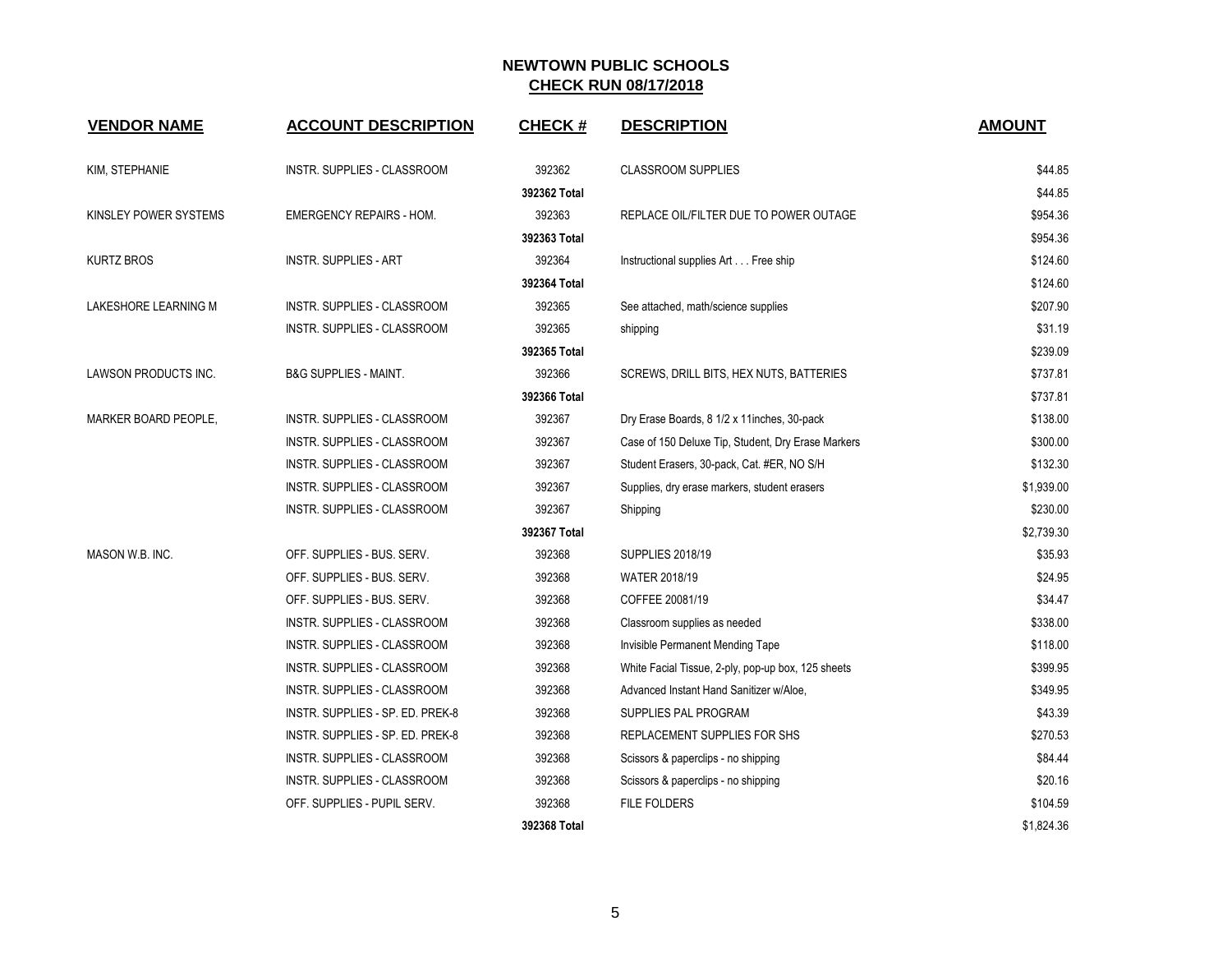| <b>VENDOR NAME</b>        | <b>ACCOUNT DESCRIPTION</b>      | <b>CHECK#</b> | <b>DESCRIPTION</b>                                  | <b>AMOUNT</b> |
|---------------------------|---------------------------------|---------------|-----------------------------------------------------|---------------|
|                           |                                 |               |                                                     |               |
| MCCONNELL, SUSAN          | INSTR. SUPPLIES - SCIENCE       | 392369        | <b>FOOD</b>                                         | \$217.88      |
|                           | STAFF TRAVEL - CLASSROOM        | 392369        | <b>TRAVEL PLTW TRAINING</b>                         | \$163.50      |
|                           |                                 | 392369 Total  |                                                     | \$381.38      |
| MERCADO, RICHARD          | STAFF TRAVEL - SECURITY         | 392370        | <b>TRAVEL TRAINING FOR ASSO</b>                     | \$35.32       |
|                           |                                 | 392370 Total  |                                                     | \$35.32       |
| MEYER WILLIAM B.INC.      | OFF. SUPPLIES - PUPIL SERV.     | 392371        | <b>RECORDS STORAGE</b>                              | \$138.34      |
|                           |                                 | 392371 Total  |                                                     | \$138.34      |
| MOBILE MINI, INC.         | <b>EQUIP RENTAL - B&amp;G</b>   | 392372        | STORAGE CONTAINER RENTAL (E726) 2018-2019           | \$75.00       |
|                           |                                 | 392372 Total  |                                                     | \$75.00       |
| MORETTI, CHRIS            | STAFF TRAVEL - STAFF DEVELOP.   | 392373        | <b>NAESP CONF TRAVEL</b>                            | \$208.52      |
|                           | ACCOMMODATIONS - STAFF DEVELOP. | 392373        | NAESP CONF HOTEL                                    | \$671.64      |
|                           | OTHER SUPPLIES - STAFF DEVELOP. | 392373        | <b>NAESP CONF MEALS</b>                             | \$162.56      |
|                           |                                 | 392373 Total  |                                                     | \$1,042.72    |
| MORETTI, CHRIS            | MEMBERSHIPS - ADMIN.            | 392374        | <b>SMORE MEMBERSHIP</b>                             | \$79.00       |
|                           |                                 | 392374 Total  |                                                     | \$79.00       |
| MORETTI, CHRIS            | STAFF TRAIN. - CLASSROOM        | 392375        | summer custodial meeting                            | \$53.92       |
|                           |                                 | 392375 Total  |                                                     | \$53.92       |
| MORSE & CO, E.A.          | <b>REPAIRS - CUSTODIAL</b>      | 392376        | <b>CUST MACHINE REPAIR - RIS</b>                    | \$696.50      |
|                           | <b>REPAIRS - CUSTODIAL</b>      | 392376        | <b>CUST MACHINE REPAIR - NHS</b>                    | \$384.00      |
|                           | <b>REPAIRS - CUSTODIAL</b>      | 392376        | <b>CUST MACHINE REPAIR - RIS</b>                    | \$57.20       |
|                           |                                 | 392376 Total  |                                                     | \$1,137.70    |
| MURPHY, TINA              | POSTAGE - ADMIN.                | 392377        | POSTAGE                                             | \$11.00       |
|                           |                                 | 392377 Total  |                                                     | \$11.00       |
| OFFICE DEPOT, INC.        | INSTR. SUPPLIES - CLASSROOM     | 392378        | Post-It Notes, 3 x 5, Canary Yellow, 12-pack        | \$10.61       |
|                           | INSTR. SUPPLIES - CLASSROOM     | 392378        | BIC Wite-Out Correction Fluid, Quick Dry, 3-pack    | \$7.92        |
|                           | INSTR. SUPPLIES - CLASSROOM     | 392378        | File Folders, Letter Size, 1/3 cut, Assorted colors | \$18.44       |
|                           |                                 | 392378 Total  |                                                     | \$36.97       |
| PACFIC, JAMES             | STAFF TRAVEL - SECURITY         | 392379        | TRAVEL TRAINING FOR ASSO                            | \$35.32       |
|                           |                                 | 392379 Total  |                                                     | \$35.32       |
| PERKINS SCHOOL FOR THE BL | TUITION - OUT-OF-DISTRICT       | 392380        | TUITION - OUT-OF-DISTRICT                           | \$23,575.80   |
|                           |                                 | 392380 Total  |                                                     | \$23,575.80   |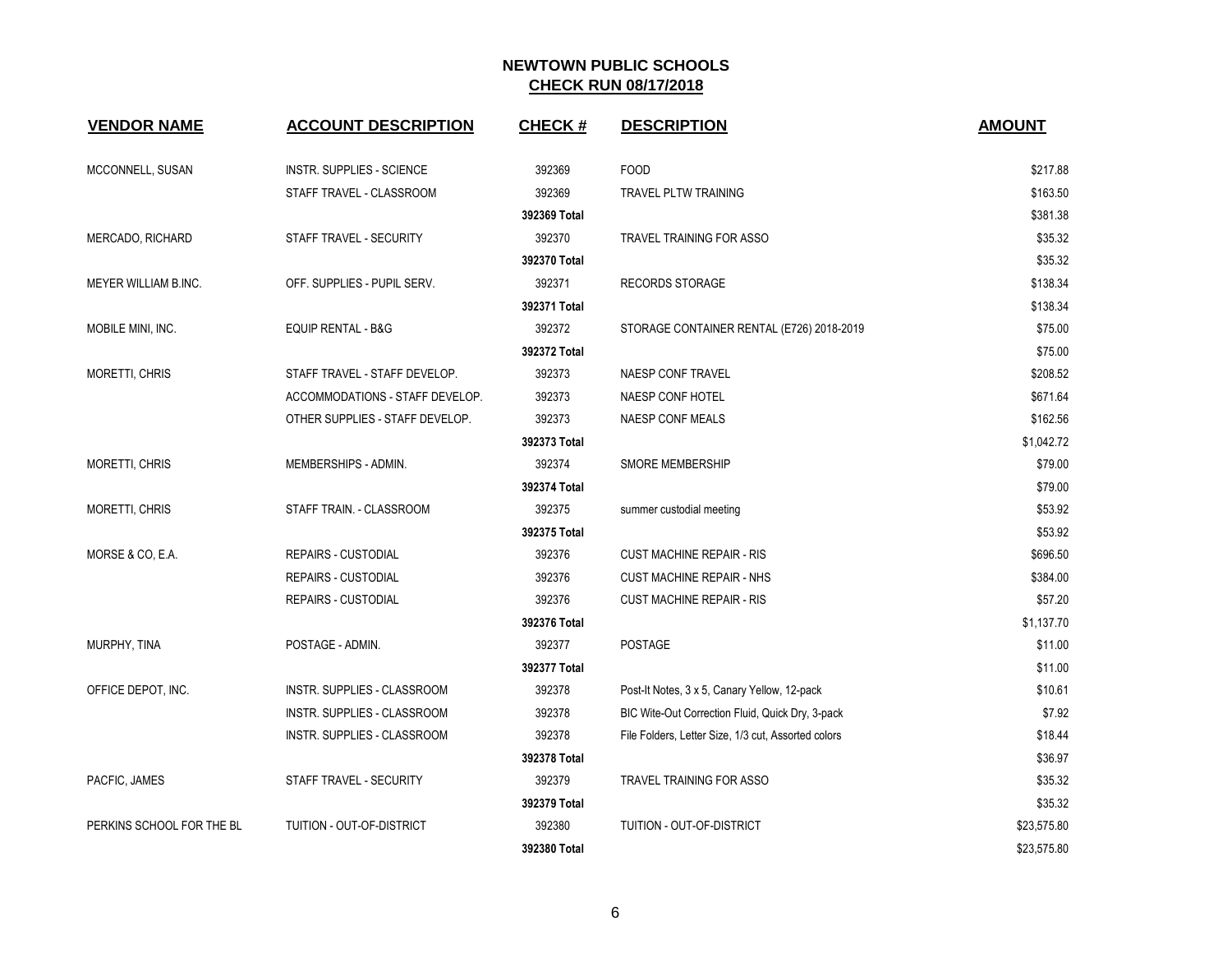| <b>VENDOR NAME</b>              | <b>ACCOUNT DESCRIPTION</b>          | <b>CHECK#</b> | <b>DESCRIPTION</b>                                    | <b>AMOUNT</b> |
|---------------------------------|-------------------------------------|---------------|-------------------------------------------------------|---------------|
| POND, DEBORAH                   | INSTR. SUPPLIES - CLASSROOM         | 392381        | <b>CLASSROOM SUPPLIES</b>                             | \$99.03       |
|                                 |                                     | 392381 Total  |                                                       | \$99.03       |
| POSTMASTER - NEWTOWN            | POSTAGE - ADMIN.                    | 392382        | Books of Forever Stamps for the 2018/2019             | \$500.00      |
|                                 |                                     | 392382 Total  |                                                       | \$500.00      |
| QUILL CORPORATION               | INSTR. SUPPLIES - CLASSROOM         | 392383        | Classroom supplies Free shipping                      | \$1,084.94    |
|                                 | INSTR. SUPPLIES - CLASSROOM         | 392383        | Classroom supplies Free shipping                      | \$84.00       |
|                                 | INSTR. SUPPLIES - CLASSROOM         | 392383        | Classroom supplies Free shipping                      | \$7.34        |
|                                 | INSTR. SUPPLIES - CLASSROOM         | 392383        | Classroom supplies Free shipping                      | \$58.63       |
|                                 | <b>INSTR. SUPPLIES - CLASSROOM</b>  | 392383        | Kleenex Facial Tissues Free shipping                  | \$2,254.50    |
|                                 | INSTR. SUPPLIES - CLASSROOM         | 392383        | Classroom Supplies Free shipping                      | \$670.00      |
|                                 | INSTR. SUPPLIES - CLASSROOM         | 392383        | Classroom Supplies Free shipping                      | \$45.54       |
|                                 | INSTR. SUPPLIES - CLASSROOM         | 392383        | Classroom Supplies Free shipping                      | \$22.26       |
|                                 |                                     | 392383 Total  |                                                       | \$4,227.21    |
| RAMIREZ, AVIEL                  | <b>B&amp;G SUPPLIES - CUSTODIAL</b> | 392384        | SHOES (90831)                                         | \$150.00      |
|                                 |                                     | 392384 Total  |                                                       | \$150.00      |
| <b>REALLY GOOD STUFF INC.</b>   | INSTR. SUPPLIES - CLASSROOM         | 392385        | Privacy Shields, Item #162736APD-BL, K-4              | \$66.38       |
|                                 | INSTR. SUPPLIES - CLASSROOM         | 392385        | Make A Splash, 120-Mat Floor Game,                    | \$27.74       |
|                                 | INSTR. SUPPLIES - CLASSROOM         | 392385        | Liquid Measures Kit, Item # 702828, Grade level 3     | \$65.19       |
|                                 |                                     | 392385 Total  |                                                       | \$159.31      |
| RESPONSIVE CLASSROOM            | INSTR. SUPPLIES - CLASSROOM         | 392386        | Power of our Words Books,                             | \$960.00      |
|                                 |                                     | 392386 Total  |                                                       | \$960.00      |
| ROSETTA STONE LTD.              | TECH. SOFTWARE - INFO. TECH.        | 392387        | Rosetta Stone Fixed term - 13 Months - yearly renewal | \$3,487.50    |
|                                 | TECH. SOFTWARE - INFO. TECH.        | 392387        | Online Professional Development Session               | \$476.10      |
|                                 |                                     | 392387 Total  |                                                       | \$3,963.60    |
| <b>ROYBAL &amp; SONS FIRE E</b> | <b>B&amp;G CONTRACTED SERV.</b>     | 392388        | SEMI ANNUAL FIRE EXT SVC JUL/DEC 2018-2019            | \$270.73      |
|                                 | <b>B&amp;G CONTRACTED SERV.</b>     | 392388        | SEMI ANNUAL FIRE EXT SVC JUL/DEC 2018-2019            | \$57.10       |
|                                 | <b>B&amp;G CONTRACTED SERV.</b>     | 392388        | SEMI ANNUAL FIRE EXT SVC JUL/DEC 2018-2019            | \$141.26      |
|                                 | <b>B&amp;G CONTRACTED SERV.</b>     | 392388        | SEMI ANNUAL FIRE EXT SVC JUL/DEC 2018-2019            | \$168.80      |
|                                 | <b>B&amp;G CONTRACTED SERV.</b>     | 392388        | SEMI ANNUAL FIRE EXT SVC JUL/DEC 2018-2019            | \$126.88      |
|                                 | <b>B&amp;G CONTRACTED SERV.</b>     | 392388        | SEMI ANNUAL FIRE EXT SVC JUL/DEC 2018-2019            | \$253.76      |
|                                 | <b>B&amp;G CONTRACTED SERV.</b>     | 392388        | SEMI ANNUAL FIRE EXT SVC JUL/DEC 2018-2019            | \$590.44      |
|                                 | <b>B&amp;G CONTRACTED SERV.</b>     | 392388        | SEMI ANNUAL FIRE EXT SVC JUL/DEC 2018-2019            | \$464.81      |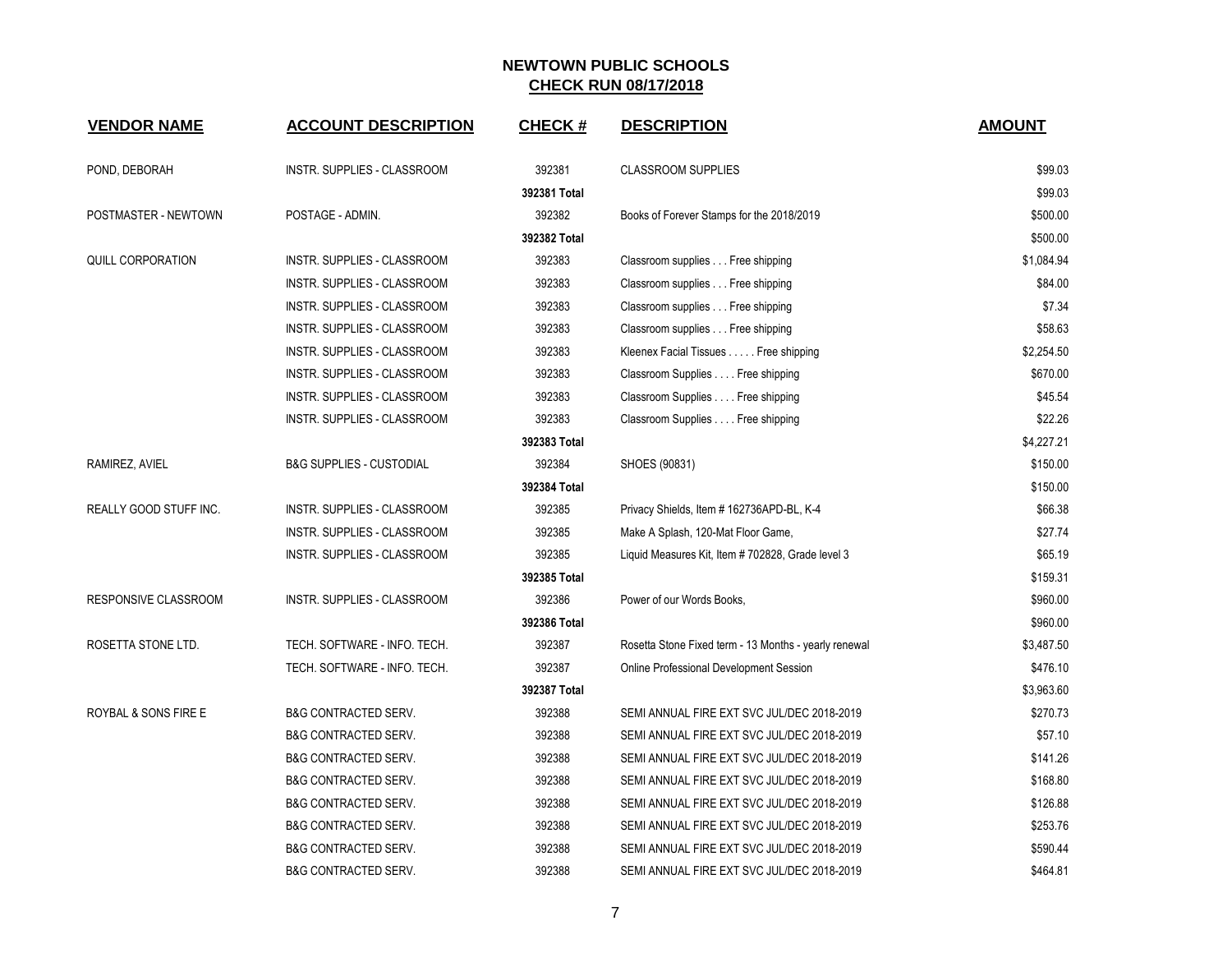| <b>VENDOR NAME</b>        | <b>ACCOUNT DESCRIPTION</b>         | <b>CHECK#</b> | <b>DESCRIPTION</b>                                        | <b>AMOUNT</b> |
|---------------------------|------------------------------------|---------------|-----------------------------------------------------------|---------------|
|                           |                                    |               |                                                           |               |
| ROYBAL & SONS FIRE E      | <b>B&amp;G CONTRACTED SERV.</b>    | 392388        | SEMI ANNUAL FIRE EXT SVC JUL/DEC 2018-2019                | \$97.16       |
|                           | <b>B&amp;G CONTRACTED SERV.</b>    | 392388        | SEMI ANNUAL FIRE SUPPRESSION SVC JUL/DEC 2018-2019        | \$180.28      |
|                           | <b>B&amp;G CONTRACTED SERV.</b>    | 392388        | SEMI ANNUAL FIRE SUPPRESSION SVC JUL/DEC 2018-2019        | \$160.96      |
|                           | <b>B&amp;G CONTRACTED SERV.</b>    | 392388        | SEMI ANNUAL FIRE SUPPRESSION SVC JUL/DEC 2018-2019        | \$184.48      |
|                           | <b>B&amp;G CONTRACTED SERV.</b>    | 392388        | SEMI ANNUAL FIRE SUPPRESSION SVC JUL/DEC 2018-2019        | \$221.48      |
|                           | <b>B&amp;G CONTRACTED SERV.</b>    | 392388        | SEMI ANNUAL FIRE SUPPRESSION SVC JUL/DEC 2018-2019        | \$433.00      |
|                           | <b>B&amp;G CONTRACTED SERV.</b>    | 392388        | SEMI ANNUAL FIRE SUPPRESSION SVC JUL/DEC 2018-2019        | \$172.72      |
|                           | <b>B&amp;G CONTRACTED SERV.</b>    | 392388        | SEMI ANNUAL FIRE SUPPRESSION SVC JUL/DEC 2018-2019        | \$365.00      |
|                           | <b>B&amp;G CONTRACTED SERV.</b>    | 392388        | SEMI ANNUAL FIRE SUPPRESSION SVC JUL/DEC 2018-2019        | \$1,366.56    |
|                           |                                    | 392388 Total  |                                                           | \$5,255.42    |
| RZ DESIGN ASSOCIATES INC. | B. & G. IMPROVE - S.H.             | 392389        | LIGHTNING DAMAGE TO CAMERAS INVESTIGATION - SH            | \$825.00      |
|                           |                                    | 392389 Total  |                                                           | \$825.00      |
| SCHOLASTIC INC. (2)       | <b>INSTR. SUPPLIES - CLASSROOM</b> | 392390        | Subscription to Lets Find Out magazine                    | \$411.13      |
|                           | INSTR. SUPPLIES - CLASSROOM        | 392390        | Subscription to Science Spin magazine,                    | \$70.79       |
|                           |                                    | 392390 Total  |                                                           | \$481.92      |
| SCHOOL SPECIALTY          | INSTR. SUPPLIES - CLASSROOM        | 392391        | Classroom supplies-see attached, colored pencils          | \$590.30      |
|                           | OFF. SUPPLIES - ADMIN.             | 392391        | Supplies, see attached, sheet protector, folders, tissues | \$784.89      |
|                           | INSTR. SUPPLIES - CLASSROOM        | 392391        | Riegle Press Deluxe National 2018/19 School Calendar      | \$133.90      |
|                           | INSTR. SUPPLIES - CLASSROOM        | 392391        | Class supplies, see attached, markers, paper, tape        | \$582.08      |
|                           | INSTR. SUPPLIES - CLASSROOM        | 392391        | lesson plan books Free shipping                           | \$147.00      |
|                           | INSTR. SUPPLIES - CLASSROOM        | 392391        | Exam Book, 7 xc 8.5, 32 page, pack of 50,                 | \$45.18       |
|                           | INSTR. SUPPLIES - CLASSROOM        | 392391        | Item 026029 marble composition books, no shipping         | \$106.00      |
|                           |                                    | 392391 Total  |                                                           | \$2,389.35    |
| <b>SECURE ECO SHRED</b>   | CONTRACTED SERV. - ADMIN.          | 392392        | monthly shredding contract July 2018 - June 2019          | \$70.00       |
|                           | CONTRACTED SERV. - ADMIN.          | 392392        | monthly shredding contract July 2018 - June 2019          | \$35.00       |
|                           |                                    | 392392 Total  |                                                           | \$105.00      |
| SHAPIRO, KIMBERLY         | INSTR. SUPPLIES - CLASSROOM        | 392393        | TEACHERS PAY TEACHERS GC                                  | \$100.00      |
|                           |                                    | 392393 Total  |                                                           | \$100.00      |
| <b>SHAR PRODUCTS CO.</b>  | <b>INSTR. SUPPLIES - MUSIC</b>     | 392394        | <b>SHAR Metro Tuner - STM30</b>                           | \$15.98       |
|                           | <b>INSTR. SUPPLIES - MUSIC</b>     | 392394        | Korg CA-2 Chromatic Tuner - KT                            | \$26.58       |
|                           | <b>INSTR. SUPPLIES - MUSIC</b>     | 392394        | Violin chin rest - 1123P                                  | \$9.00        |
|                           | <b>INSTR. SUPPLIES - MUSIC</b>     | 392394        | Stringvision Bowgrip - SBGI                               | \$20.00       |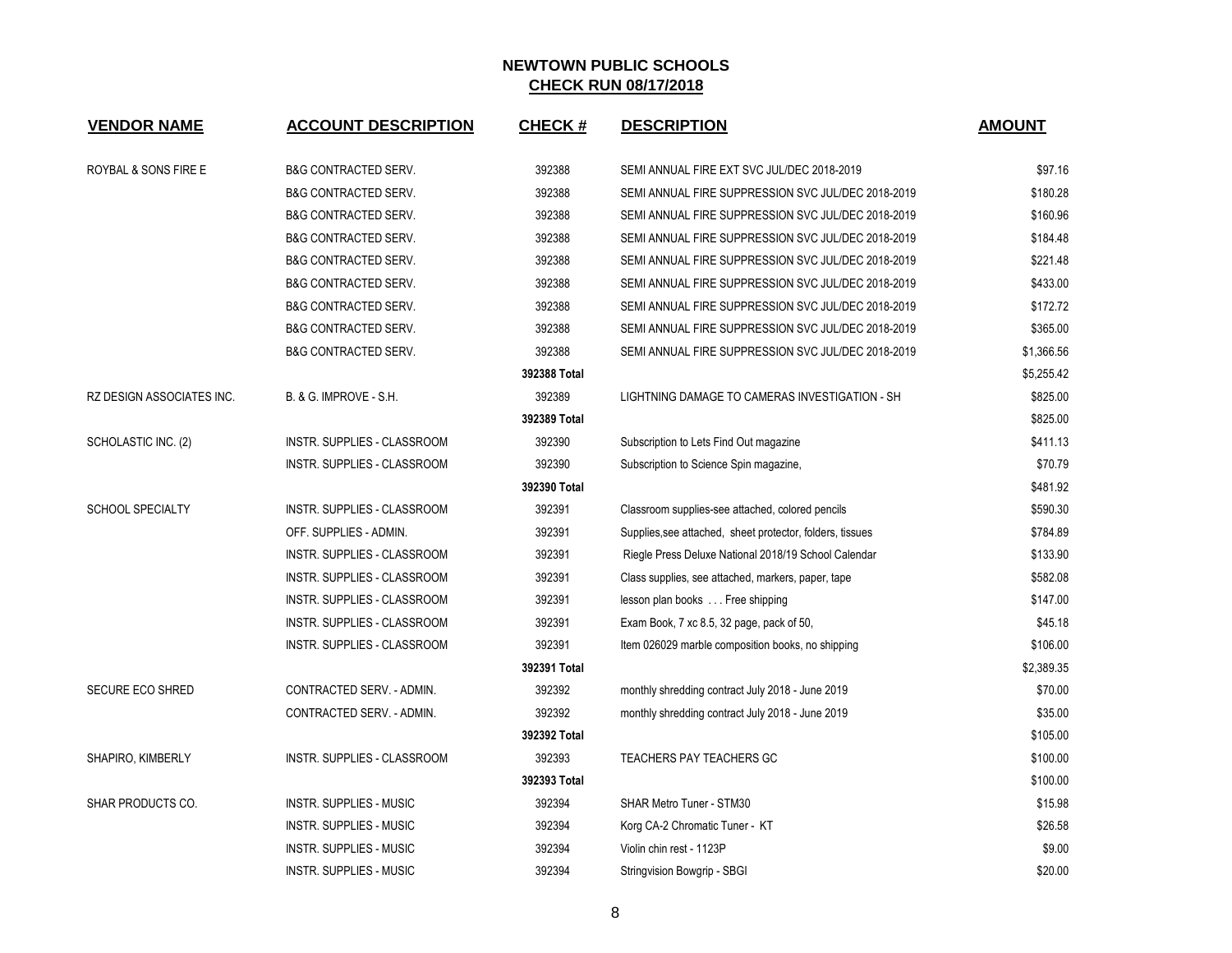| <b>VENDOR NAME</b>              | <b>ACCOUNT DESCRIPTION</b>       | <b>CHECK#</b> | <b>DESCRIPTION</b>                                | <b>AMOUNT</b> |
|---------------------------------|----------------------------------|---------------|---------------------------------------------------|---------------|
| SHAR PRODUCTS CO.               | <b>INSTR. SUPPLIES - MUSIC</b>   | 392394        | Pinky Hold - Sky blue - SPH100BLU                 | \$9.90        |
|                                 | <b>INSTR. SUPPLIES - MUSIC</b>   | 392394        | 4/4 Everest EZ violin shoulder rest free shipping | \$26.58       |
|                                 |                                  | 392394 Total  |                                                   | \$108.04      |
| STAMP FULFILLMENT SV            | POSTAGE - ADMIN.                 | 392395        | Stamped EnvelopesItem 232125, Box 500 each        | \$1,779.30    |
|                                 | POSTAGE - ADMIN.                 | 392395        | Shipping. PLEASE PREPAY SEE ATTACHED              | \$16.05       |
|                                 |                                  | 392395 Total  |                                                   | \$1,795.35    |
| STAPLES BUSINESS ADVANTAG       | INSTR. SUPPLIES - CLASSROOM      | 392396        | Staples Paper Clips, Smooth, Jumbo, 045 thickness | \$31.69       |
|                                 |                                  | 392396 Total  |                                                   | \$31.69       |
| SUBURBAN STATIONERS INC.        | INSTR. SUPPLIES - CLASSROOM      | 392397        | HON Bookcase for Neff. Science class              | \$183.03      |
|                                 |                                  | 392397 Total  |                                                   | \$183.03      |
| <b>SUPPLYWORKS</b>              | <b>B&amp;G SUPPLIES - MAINT.</b> | 392398        | DEGREASER, MICROFIBER CLOTHS                      | \$139.48      |
|                                 | <b>B&amp;G SUPPLIES - MAINT.</b> | 392398        | DEGREASER, MICROFIBER CLOTHS                      | \$68.95       |
|                                 | <b>B&amp;G SUPPLIES - MAINT.</b> | 392398        | DEGREASER, MICROFIBER CLOTHS                      | \$877.36      |
|                                 |                                  | 392398 Total  |                                                   | \$1,085.79    |
| <b>TESTA REFRIGERATION, LLC</b> | REPAIRS - CAFETERIA              | 392399        | <b>MAINTENANCE CLEANING 2018</b>                  | \$2,500.00    |
|                                 |                                  | 392399 Total  |                                                   | \$2,500.00    |
| THYSSENKRUPP ELEVATOR COR       | <b>B&amp;G CONTRACTED SERV.</b>  | 392400        | ELEVATOR SVC CONTRACT SH/NHS                      | \$700.00      |
|                                 |                                  | 392400 Total  |                                                   | \$700.00      |
| <b>TORRCO</b>                   | <b>B&amp;G SUPPLIES - MAINT.</b> | 392401        | UTILITY SINK - MAINT SUPPLIES                     | \$164.55      |
|                                 |                                  | 392401 Total  |                                                   | \$164.55      |
| ULTRA GOLDEN SOFTWARE LLC       | PROF. SERV. - BUS. SERV          | 392402        | EXCEL BUDGET REPORTING SYS 2018/19                | \$500.00      |
|                                 |                                  | 392402 Total  |                                                   | \$500.00      |
| URGENT CARE MEDICAL ASSOC       | <b>MEDICAL INS. PREMIUMS</b>     | 392403        | POST OFFER                                        | \$792.00      |
|                                 |                                  | 392403 Total  |                                                   | \$792.00      |
| VITARELLI, PATRICIA             | INSTR. SUPPLIES - CLASSROOM      | 392404        | <b>BACK TO SCHOOL SUPPLIES</b>                    | \$100.00      |
|                                 |                                  | 392404 Total  |                                                   | \$100.00      |
| WALSH, KEVIN                    | STAFF TRAVEL - SECURITY          | 392405        | <b>TRAVEL TRAINING FOR ASSO</b>                   | \$35.32       |
|                                 |                                  | 392405 Total  |                                                   | \$35.32       |
| <b>WESTERN PSYCHOLOGICA</b>     | INSTR. SUPPLIES - PSYCH.         | 392406        | ABAS3 TEACHER FORM W-622C                         | \$158.00      |
|                                 | <b>INSTR. SUPPLIES - PSYCH.</b>  | 392406        | <b>SHIPPING</b>                                   | \$15.80       |
|                                 |                                  | 392406 Total  |                                                   | \$173.80      |